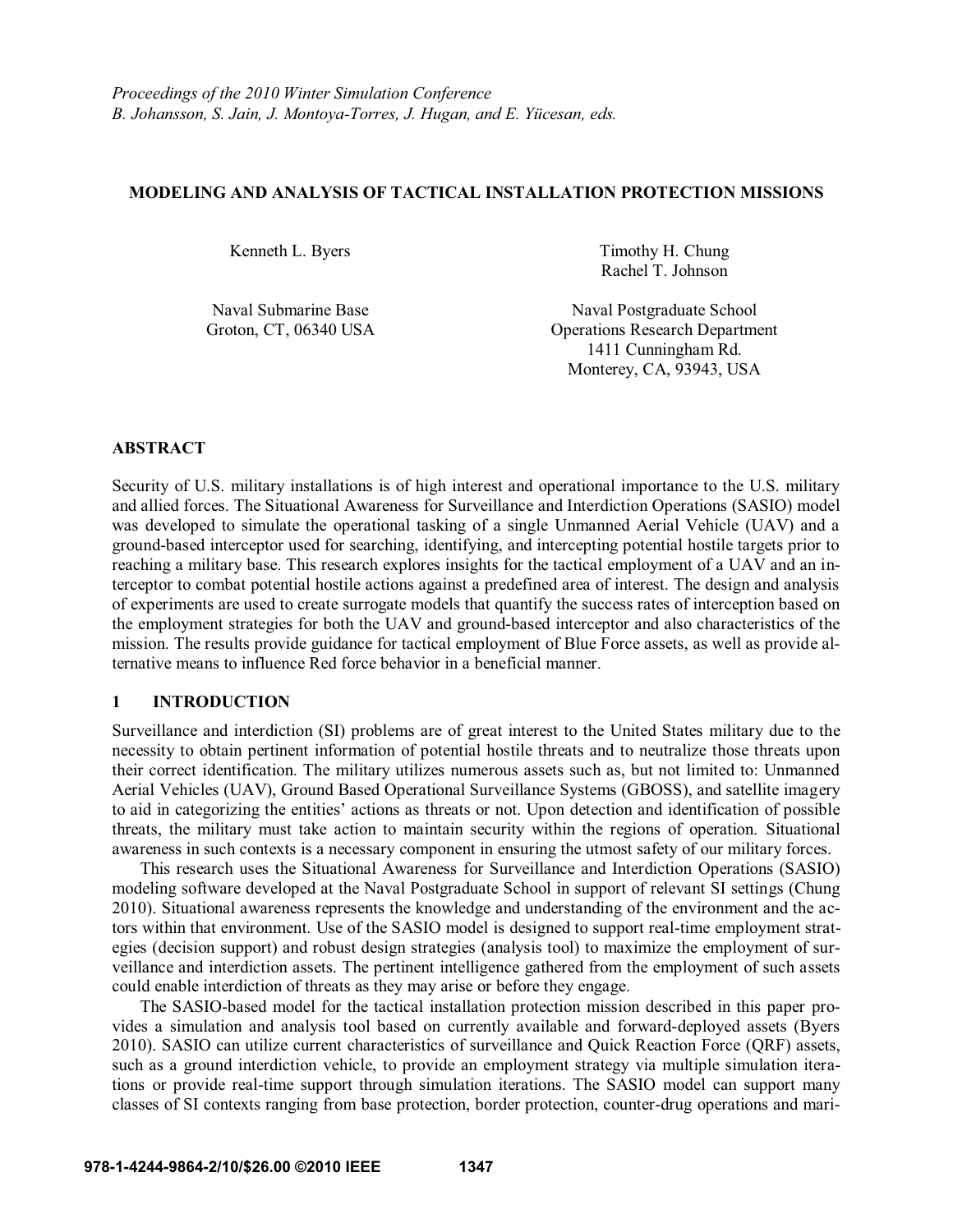time operations with regards to counter-piracy efforts. These types of problems share common components that comprise any SI framework:

- -Utilize surveillance assets to patrol the area and identify threats
- Detect and classify threats based on the intelligence gathered from the surveillance asset
- $\bullet$ Transmit the information obtained by the surveillance asset to the QRF
- $\bullet$ QRF can either investigate and/or interdict the potential threat

A benefit of the SASIO model is the ability to use the simulation as an experimentation tool to study the factors of relevance for performing SI operations. Examples of these factors include: speed of each asset (UAV, QRF), sensor characteristics (false positive and missed detection rates), and decisions pertaining to when the QRF should take action or aid in determining a secure location for a Forward Operating Base (FOB) within a hostile region. Results of the experiments conducted using SASIO will not only provide insight to the relevant factors in a SI mission, but also point out potential shortcomings of current technology and doctrine to provide meaningful insight in the context of these SI problems.

This research makes use of the SASIO model to explore a particular scenario of interest. The scenario involves the topographical constraints and road network found at Camp Roberts Army National Guard installation in California. The assets available in the scenario are a single UAV and a single QRF which are tasked with the mission of protecting a FOB. Numerous factors will be examined using design and analysis of experiments in order to analyze their significance in the proper employment of these forces to combat a potential threat to the FOB. This threat is characterized as a vehicle-borne improvised explosive device that can damage the FOB even if the threat does not reach the FOB. Section 2 briefly introduces the SASIO model. Section 3 provides an overview of the experimental design (including a description of the factors and response). Section 4 highlights the results. Section 5 discusses conclusions and future work.

## **2 SIMULATION MODEL**

The area of interest (AOI) for this model is motivated by field experimentation efforts at Camp Roberts, California via the NPS-USSOCOM Field Experimentation Program (Bordetsky and Netzer 2009), where ongoing quarterly live experiments utilize aerial and ground-based assets. The scenario of installation protection centers around a "Y"-shaped road network with the FOB located at the intersection of the three roads, as depicted in Figure 1.



Figure 1: Camp Roberts road network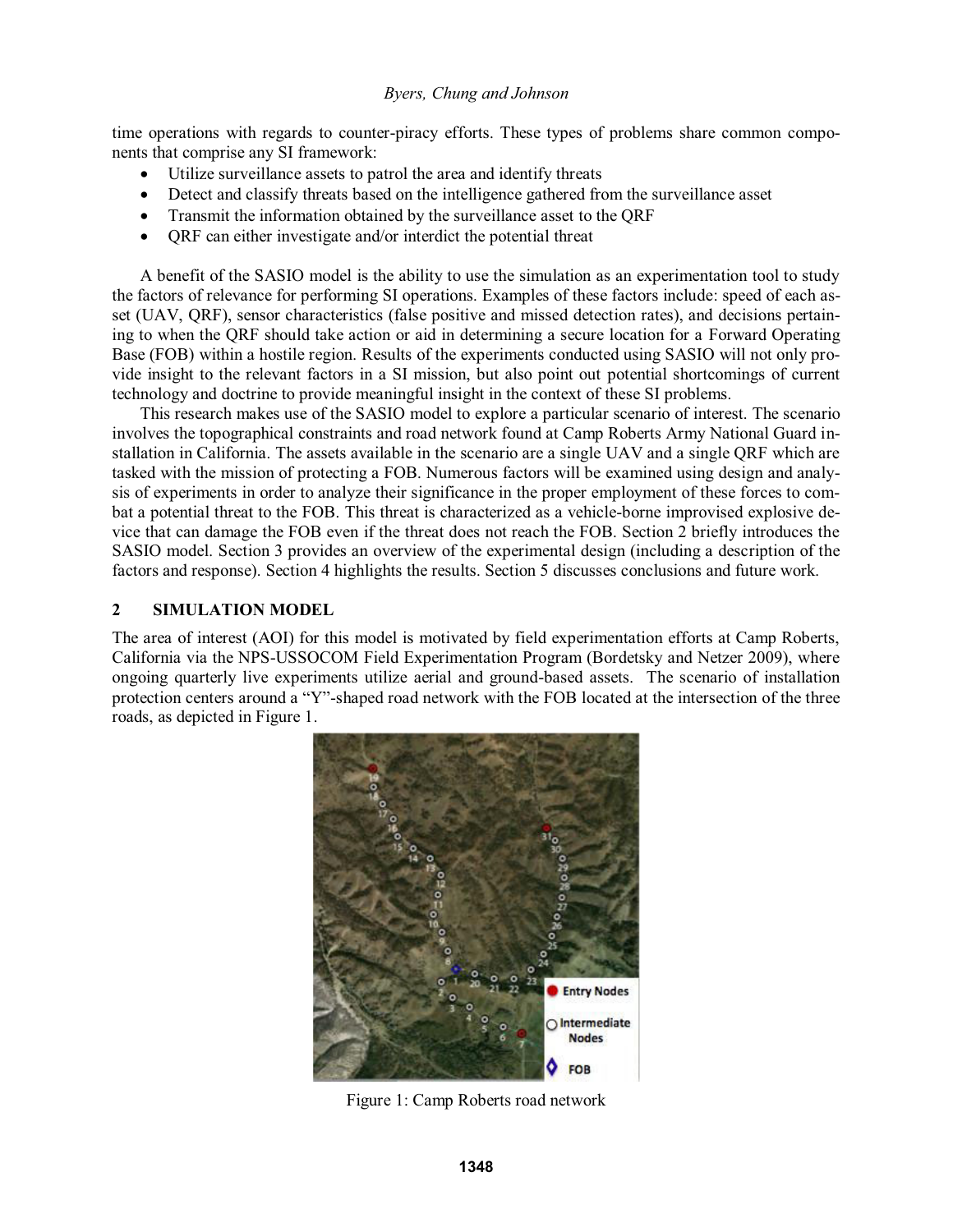Each road is discretized into 250-meter segments, with node labels maintained and known to all Blue Force entities within the simulation. The resulting graph representation of the road network is an undirected graph linking each node to the adjacent nodes. This allows for objects, that is, Red and Blue ground elements, to transit throughout the area by moving from a single node to its adjacent node. The southern road is 1.5 km in total distance from entrance to the protected FOB location whereas the northern routes are each three km in length.

 Both neutral and hostile vehicles are assumed to traverse the road network. The simulation considers three vehicles (one hostile and two neutral) entering the AOI and approaching the FOB location. Selection of which road each vehicle takes is drawn randomly from a uniform distribution, with and without re placement representing the "Road Selection" factor further described below. The discrete time at which each vehicle enters the AOI (via one of the entry nodes) is generated such that the inter-arrival times are geometrically distributed with specified mean. An additional consideration in the simulation model is the vehicle velocity as they traverse the roads towards the FOB.

As mentioned previously, the simulation model utilizes a UAV and a QRF to conduct the SI mission. The UAV employs a barrier patrol method (Washburn 2002) of flying around the FOB at a specified radius in its attempt to detect targets on the roads. Such search paths carry the advantage of historical use and well-developed analytical models (Benkowski, Monticino, and Weisinger 1991), particularly for antisubmarine warfare, and also captures the operational requirement to maintain surveillance off road as well (e.g., to detect dismounted entities such as a secondary "trigger man" or a camera man for enemy propaganda).

The speed at which the UAV can conduct this patrol is a relevant factor, comprising both the transit time from one node to the next as well as the loiter time which is how long the UAV must take to inspect a given node. Further, the UAV must detect and identify the vehicles on the road, and is limited by the quality of its sensor measurements. Though detection may be easy (and thus modeled as perfect), positive identification (PID) of the vehicle as neutral or hostile remains a challenge in theater. This imperfect identification is characterized by the false positive and false negative identification probabilities, Gamma and Rho, respectively.

The QRF has the responsibility of prosecuting a detected hostile vehicle. After transiting towards the detected vehicle at one node per time step, the QRF requires time (a.k.a. clear time) to engage and interact with the vehicle. Though the QRF could remain idle at the FOB location awaiting reports of a hostile vehicle, the ground unit can also conduct a patrol itself by moving down one road a given distance (e.g., 250m or 500m) and returning to the FOB, then moving down another, etc. This additional factor examines the benefit or penalty of committing the QRF to a given road (which might yield earlier detection and clearing of a hostile vehicle) while risking a delay in servicing a cue from the UAV on a different road.

## **3 DESIGN OF EXPERIMENTS**

The SASIO model can be used to study the effect of many factors on the response variables of interest. Experimental design can be used to efficiently explore the design space. The SASIO model includes a graphical user interface (GUI), illustrated in Figure 2, that was built to allow experimentation by providing the user with easy-to-manage control over the factors of interest.

The response variable that is explored in this thesis is the probability that the threat is interdicted. Factor screening is performed first in order to reduce the dimensionality of the design space after which an additional experimental design and analysis on the remaining factors is carried out. The goal of the experimentation is to develop a mathematical model (surrogate model) that can be used to predict the number of objects interdicted as a function of the significant variables studied for the particular scenario of the three pronged road network and centrally located FOB.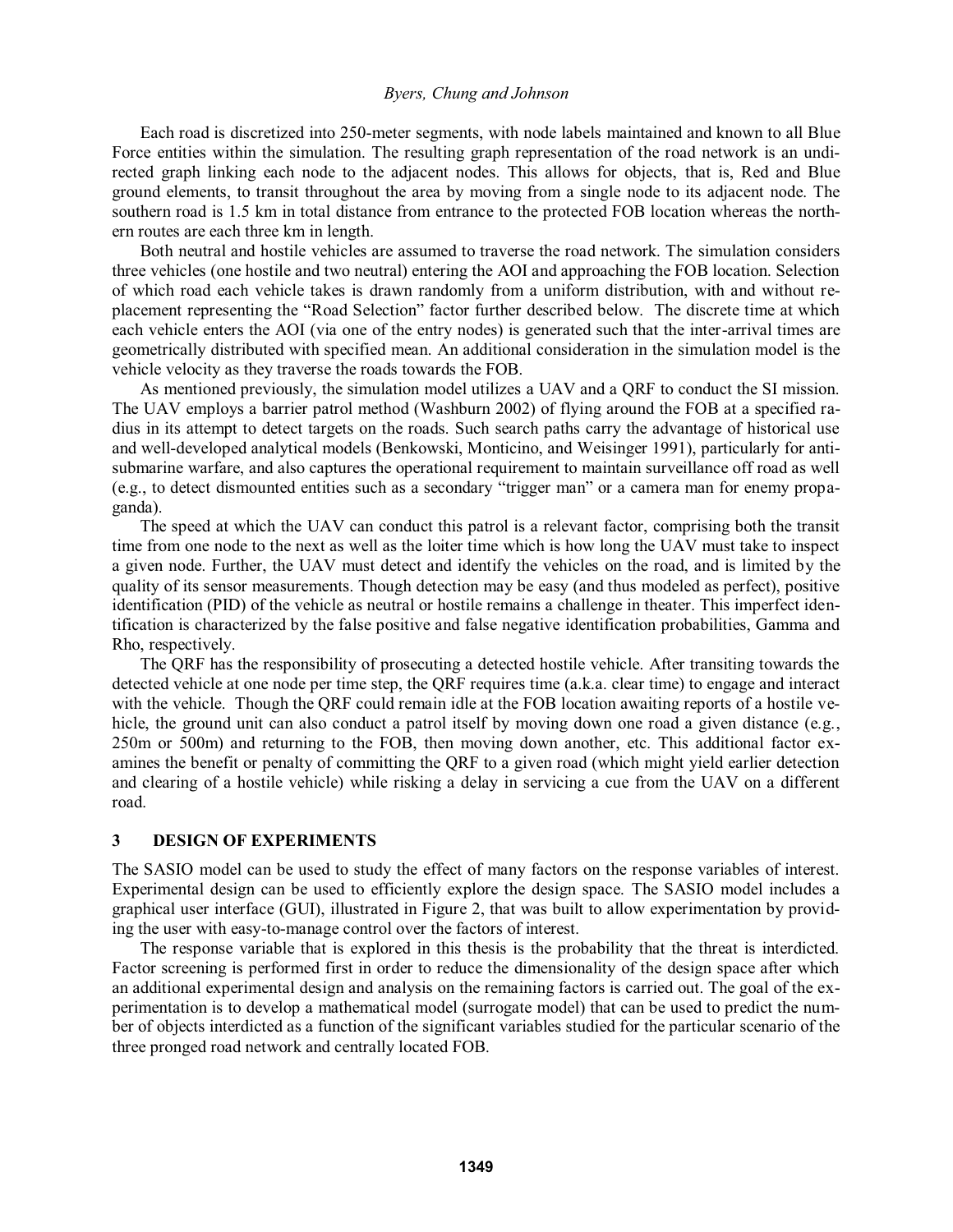| $\bigcirc$                                                                                                                                                                                                               |                                                        | SASIO:Insight -- Tactical Installation Protection                                                      |  |  |  |  |  |
|--------------------------------------------------------------------------------------------------------------------------------------------------------------------------------------------------------------------------|--------------------------------------------------------|--------------------------------------------------------------------------------------------------------|--|--|--|--|--|
| Theater<br>Insight                                                                                                                                                                                                       |                                                        |                                                                                                        |  |  |  |  |  |
|                                                                                                                                                                                                                          |                                                        | Open Design Matrix CSV                                                                                 |  |  |  |  |  |
|                                                                                                                                                                                                                          | <b>Entry Nodes</b><br>o Intermediate                   | $1,000$ $\binom{4}{7}$<br># Reps:                                                                      |  |  |  |  |  |
|                                                                                                                                                                                                                          | <b>Nodes</b><br>FOB                                    | <b>Run Experiments</b>                                                                                 |  |  |  |  |  |
| ٠                                                                                                                                                                                                                        |                                                        |                                                                                                        |  |  |  |  |  |
| <b>Description</b>                                                                                                                                                                                                       |                                                        | <b>Status Window</b>                                                                                   |  |  |  |  |  |
| <b>Tactical Installation Protection Mission</b><br>Security of a Forward Operating Base (FOB) is of high<br>interest and operational importance to the U.S. military<br>and allied forces. The Situational Awareness for |                                                        | Welcome to SASIO:Insight!<br>Selecting TactInstProtect (screening)<br>Loaded 06DoeMatrixScreening.csv. |  |  |  |  |  |
|                                                                                                                                                                                                                          | Surveillance and Interdiction Operations (SASIO) model |                                                                                                        |  |  |  |  |  |

Figure 2: Screenshot of the graphical user interface

## **3.1 Model Factors**

The factors and levels, which are investigated in this research, are illustrated in Figure 3. Each factor is a unique characteristic of the entities in the simulation. The factor levels, which are also shown in Figure 3, encapsulate the typical factor ranges that can change during military operations that utilize a UAV for surveillance.

| <b>Entities</b>     |                          | <b>Factors</b>               | <b>Levels</b>                             | <b>Description</b>                |  |
|---------------------|--------------------------|------------------------------|-------------------------------------------|-----------------------------------|--|
|                     | <b>Type of Variables</b> |                              | <b>High Level</b><br><b>Low Level</b>     |                                   |  |
|                     | Continuous               | <b>Velocity</b>              | [1,3]                                     | Nodes / time step                 |  |
|                     |                          |                              |                                           | Objects choose                    |  |
|                     |                          |                              |                                           | road independent                  |  |
|                     |                          |                              |                                           | from each other                   |  |
| <b>Objects</b>      |                          |                              |                                           | (2) or have a                     |  |
|                     |                          |                              |                                           | single object per                 |  |
|                     | Numerical                | <b>Road Selection</b>        | [1, 2]                                    | road $(1)$                        |  |
|                     |                          |                              |                                           | E[Time between                    |  |
|                     | Continuous               | <b>Time between Arrivals</b> | [1, 40]                                   | Arrivals]                         |  |
|                     |                          |                              |                                           |                                   |  |
|                     |                          |                              |                                           | Flight speed of the               |  |
|                     | Continuous               | <b>Velocity</b>              | [30, 45, 60]                              | UAV (kts)<br>Probabilities        |  |
|                     |                          |                              |                                           |                                   |  |
| <b>Agents (UAV)</b> | Continuous               | Gamma                        | [0, 0.45, 0.9]                            | (identification)<br>Probabilities |  |
|                     | Continuous               | Rho                          | [1-gamma, 0.45, 1-gamma] (identification) |                                   |  |
|                     |                          |                              |                                           | Time steps for                    |  |
|                     | Continuous               | <b>Loiter Time</b>           | 1, 21                                     | loitering                         |  |
|                     | Numerical                | <b>Radius</b>                | 250, 1000                                 | <b>Meters</b>                     |  |
|                     |                          |                              |                                           |                                   |  |
|                     |                          |                              |                                           | If threshold in any               |  |
|                     |                          |                              |                                           | node is exceeded                  |  |
|                     |                          |                              |                                           | via Probability                   |  |
| <b>Agents (QRF)</b> |                          |                              |                                           | Map updating,                     |  |
|                     |                          |                              |                                           | then QRF will                     |  |
|                     |                          |                              |                                           | deploy to                         |  |
|                     |                          |                              |                                           | investigate that                  |  |
|                     | Continuous               | <b>Deployment Threshold</b>  | [0.7, 1.0]                                | node                              |  |
|                     |                          |                              |                                           | Nodes away from                   |  |
|                     | Numerical                | Patrol                       | [0,1]                                     | <b>FOB</b>                        |  |
|                     | Continuous               | <b>Clearing Time</b>         | 1.21                                      | <b>Time steps</b>                 |  |
|                     |                          |                              | V1xP1 V1xP2 V1xP3                         | Cross matrix of                   |  |
|                     | Numerical                | <b>Prediction Model</b>      | <b>V2xP2 V2xP3</b>                        | object's velocity                 |  |
|                     |                          |                              | V3xP3                                     | and prediction                    |  |

Figure 3: Factor levels, ranges, and description.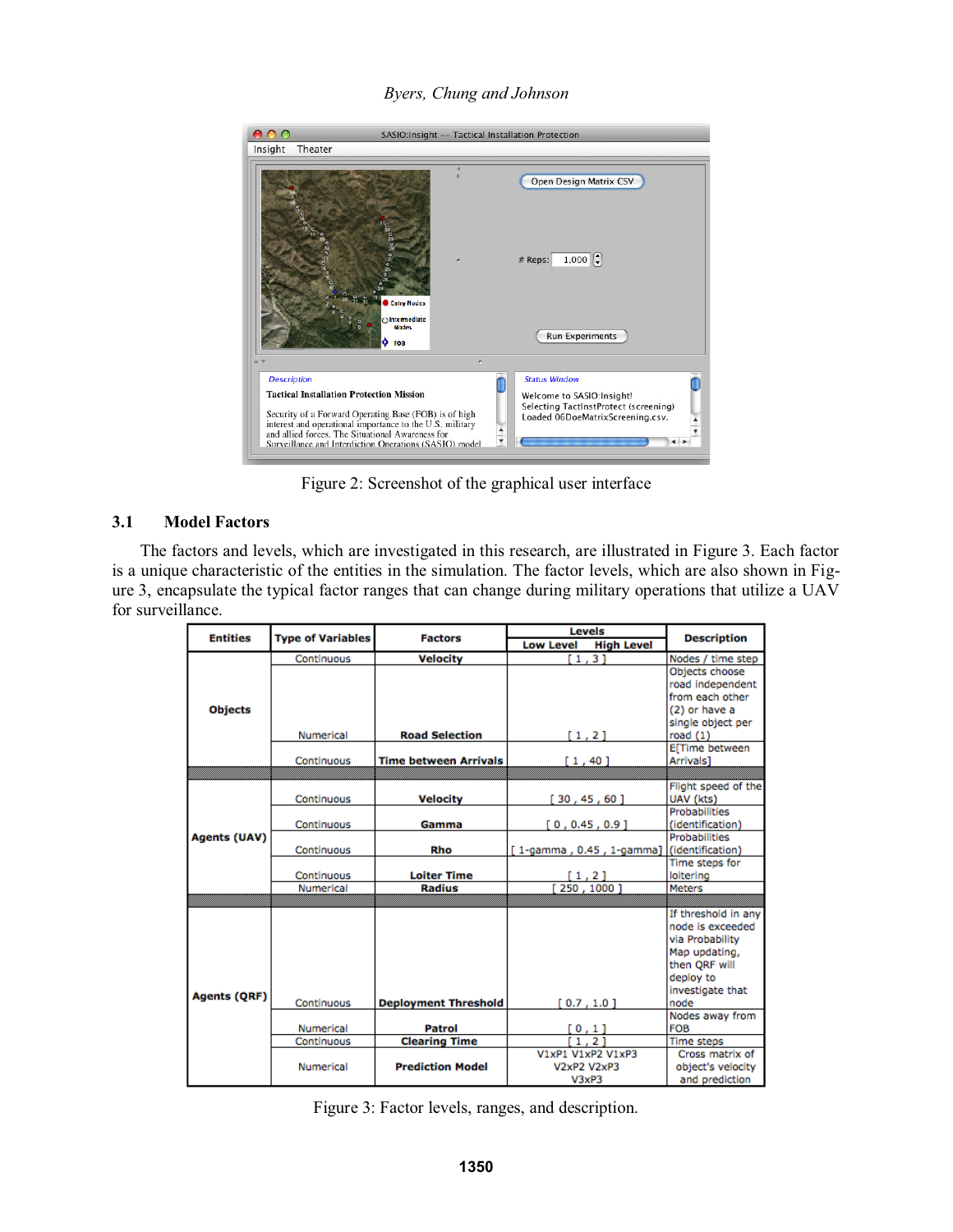Through varying the objects and entities, the model can provide insights regarding employment tactics to overcome the scenario threats. Utilizing experimental design and analysis to generate a surrogate model of this scenario can ultimately provide insights regarding employment tactics.

#### **3.2 Response variables**

The response variable of whether or not the given threat is interdicted is obtained as an output from the SASIO model. Because the SASIO model is a stochastic simulation, replications of each experiment are performed and the response variable is converted to a percentage metric over the replications. The percentage of threats interdicted is calculated based on the number of replications used for each design point.

Experimental design is the purposeful control of the input factors to the experiment to obtain their relationship (if any) with the response variables (Montgomery 2009). Utilizing efficient techniques, information collection for analysis purposes can be obtained in the most cost-effective manner. Experimental design allows for the control of factors through simulation that would be difficult to control in reality. As an example, this simulation allows the programmer to control the rate at which threats arrive. In practice, this is an "uncontrollable" factor, but in the context of this simulation, it can be systematically changed and thus provide insights that would otherwise be unattainable.

The  $2^{12.5}$  fractional factorial design is used to conduct the screening experiments in this research. Factorial designs are an effective and efficient method for designing experiments intended for factor screening. Fractional factorial designs provide a nice alternative to running full factorial designs because they provide information on main effects and low-order interactions in far fewer experimental tests. After the initial screening experiments were used to reduce the dimensionality of the design, a D-optimal design (Myers and Montgomery 2002) with respect to the model generated from the screening experiment was used to conduct additional experiments.

### **4 RESULTS**

The successful interdiction of a threat is represented as a Bernoulli random variable, which takes a value of zero if the threat is not interdicted and one if the threat is interdicted by Blue Force. The percentage of threats interdicted is obtained by counting the number of runs where the threat is successfully interdicted over the total number of simulation replications. This response, *P*, the probability of successful threat interdiction, is transformed with the logit function as shown in equation (1), which is the canonical link for the logistic regression model.

$$
Y^* = \ln(\frac{P}{1 - P}) = x\beta + \varepsilon
$$
 (1)

Standard multivariate linear regression is performed in JMP© on the transformed response. The linear regression model tests the following hypothesis:

H<sub>0</sub>: 
$$
\beta_0 = \beta_1 x_1 = \beta_2 x_1 x_2 ... = \beta_n x_n = 0
$$
, where *n* is the number of coefficients H<sub>4</sub>: at least one coefficient  $\neq 0$ 

where each  $\beta$  represents the coefficient of the linear regression term associated with main effects and twofactor interactions. Standard mixed stepwise regression is used to find the significant terms in the model. Figure 4 shows summary of fit and the analysis of variance for the final model selected by the stepwise linear regression process.

The  $R^2$  value is 0.81 and Adjusted  $R^2$  is 0.79. These values represent the amount of variability in the response that is explained by this model. Based on these metrics and a study of the residuals and other plots we conclude that the model presented is a satisfactory linear model. Since this model will be used to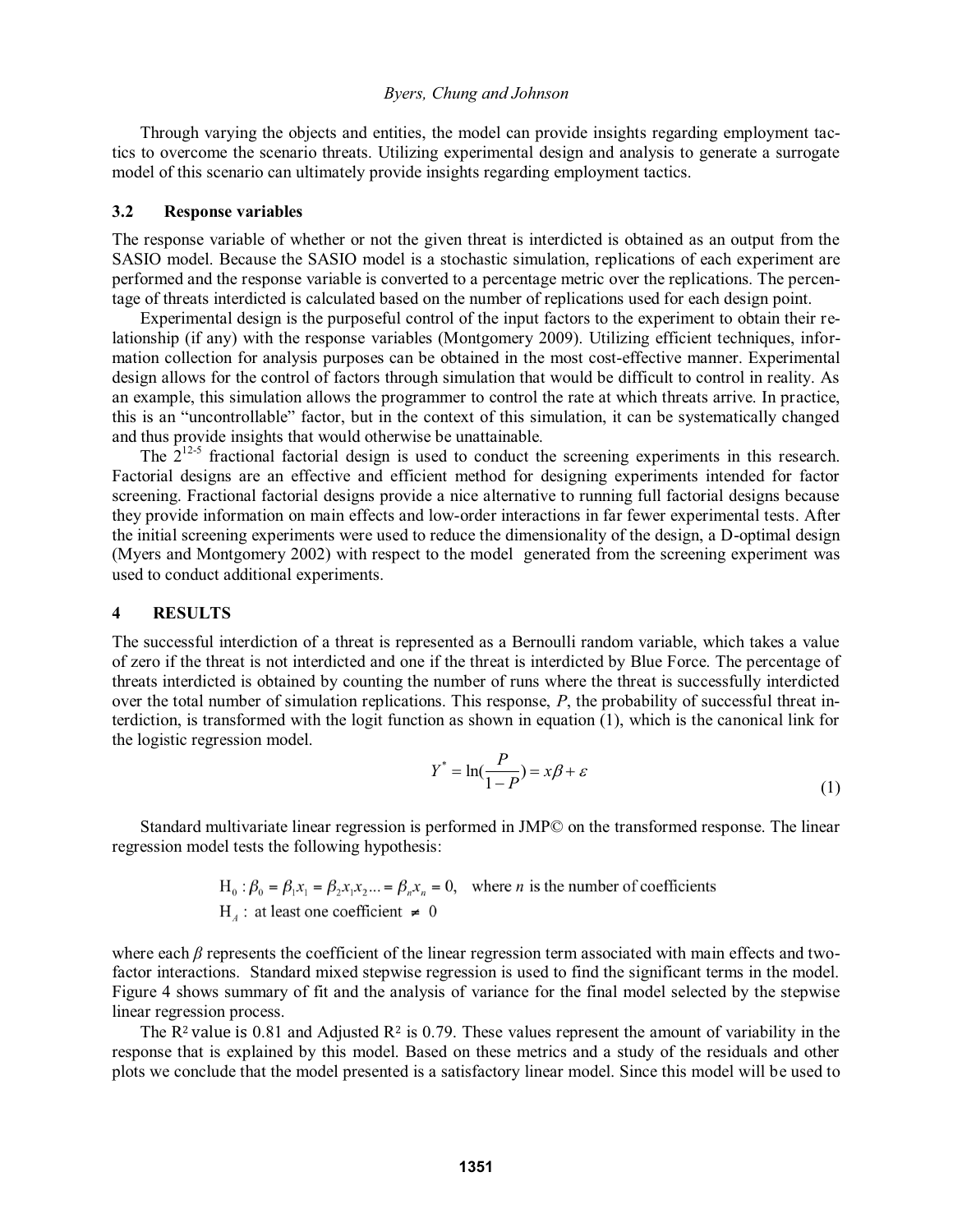represent the data for the screening process, the factors that influence this response must be obtained. Figure 5 represents the relative weight of each factor that influences the response variable.



Figure 4: Linear regression model of Log Odds transformation of percentage of threats interdicted

| Term                               | <b>Estimate</b> | <b>Std Error</b> | t Ratio  | Prob> t    |  |
|------------------------------------|-----------------|------------------|----------|------------|--|
| <b>Rho</b>                         | $-0.062684$     | 0.004203         | $-14.92$ | $< .0001*$ |  |
| Object_Velocity                    | 0.0528697       | 0.00427          | 12.38    | $< .0001*$ |  |
| Road_Selection[-1]*Patrol[-1]      | 0.0295146       | 0.003926         | 7.52     | $< .0001*$ |  |
| Rho*Object Velocity                | $-0.028155$     | 0.004331         | $-6.50$  | $< .0001*$ |  |
| Arrival_Time                       | $-0.021945$     | 0.003966         | $-5.53$  | $< .0001*$ |  |
| Arrival Time*Road Selection[-1]    | 0.0211875       | 0.004055         | 5.22     | $< .0001*$ |  |
| Road Selection[-1]                 | $-0.018698$     | 0.003839         | $-4.87$  | $< .0001*$ |  |
| Patrol[-1]                         | $-0.018574$     | 0.00388          | $-4.79$  | $< .0001*$ |  |
| Object Velocity*Patrol[-1]         | $-0.018242$     | 0.003986         | $-4.58$  | $< .0001*$ |  |
| UAV Velocity*Rho                   | $-0.017577$     | 0.004238         | $-4.15$  | $< .0001*$ |  |
| Arrival Time*Patrol[-1]            | 0.0164039       | 0.004064         | 4.04     | $< .0001*$ |  |
| UAV Velocity*Object Velocity       | 0.0141289       | 0.004            | 3.53     | $0.0005*$  |  |
| <b>UAV Velocity</b>                | 0.0138532       | 0.004252         | 3.26     | $0.0013*$  |  |
| Rho*UAV Radius                     | 0.013957        | 0.004295         | 3.25     | $0.0014*$  |  |
| Road_Selection[-1]*Object_Velocity | $-0.012697$     | 0.003983         | $-3.19$  | $0.0017*$  |  |
| UAV Velocity*Loiter Time           | 0.0127783       | 0.004025         | 3.17     | $0.0018*$  |  |
| Loiter Time                        | 0.0120712       | 0.003894         | 3.10     | $0.0022*$  |  |
| <b>UAV Radius</b>                  | $-0.012786$     | 0.004315         | $-2.96$  | $0.0034*$  |  |

Figure 5: Relative significance of each factor based on a linear regression of the Log Odds transformation of percentage of threats interdicted.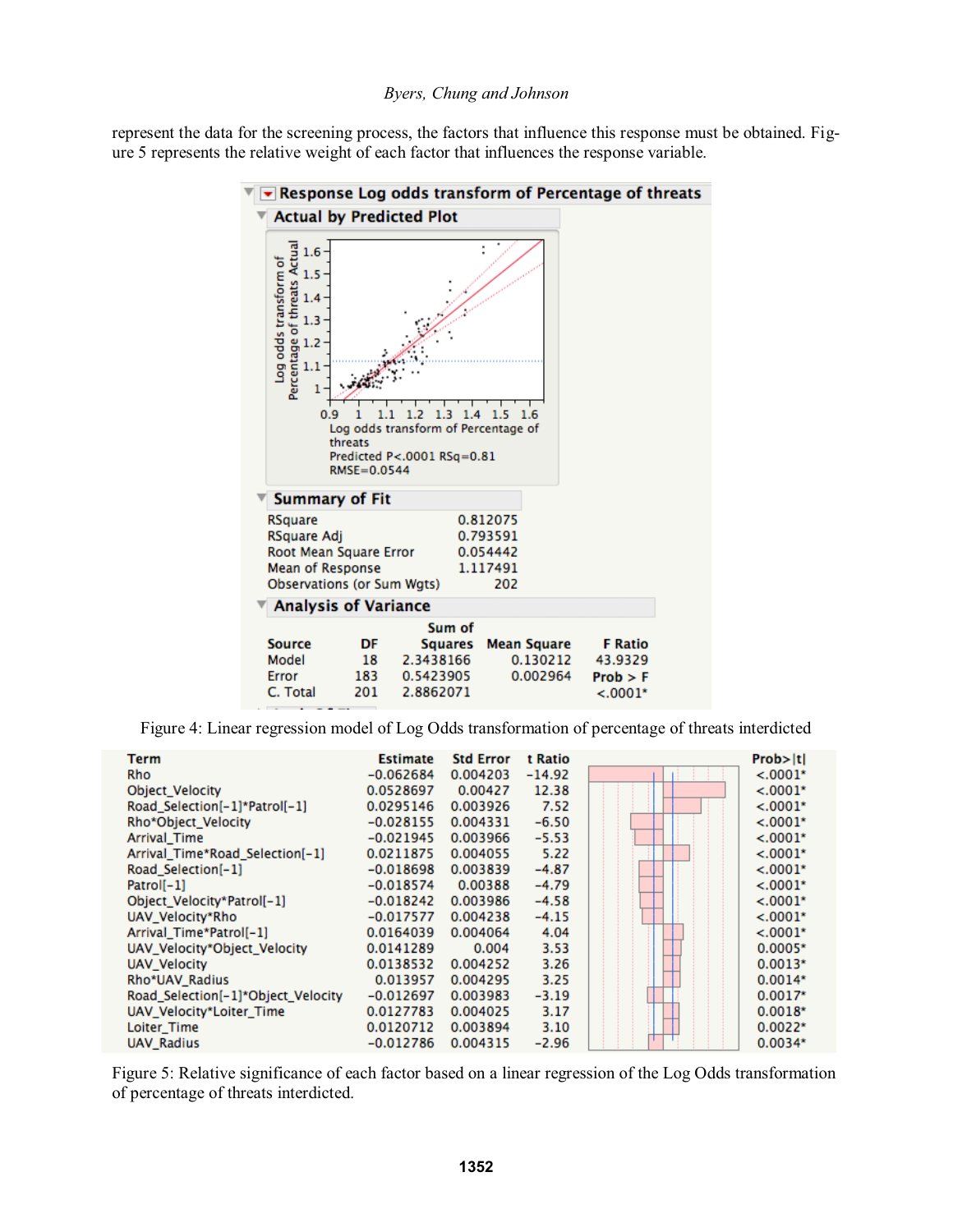The results of the screening analysis indicate that the following main effects have the most impact on the percent of threats interdicted:

- - Rho (the probability of false negative identification, i.e., incorrectly identifying a threat as neutral)
- -Object velocity
- $\bullet$ Road selection
- $\bullet$ QRF patrol
- $\bullet$ Inter-arrival time of the objects

Figure 5, which shows the relative weightings of each factor, demonstrates that the highest weighting factor is Rho, which directly relates to the classification of the threats by the UAV. This factor has a negative coefficient and therefore one can conclude that as one decreases this false negative identification error rate in the sensors, then the percentage of threats interdicted increases. That is, the better the sensor is at identification, then the better the chance of properly identifying the threat becomes (decreasing Rho by one unit increases the identification odds to 1.09). The next factor is the object's velocity, i.e., as the objects take longer to traverse from node to node, the probability of interdicting the threat also increases. If the Blue Force can perturb the speed of the objects in the AOI, then there is a higher likelihood of interdicting the threat. The next factor is the interaction between road selection and patrol. If the Blue Force can utilize checkpoints to ensure that a single object traverses a road per a given timeframe along with performing patrols, then the threat is more likely to be detected and detained.

In this study, the SASIO model simulated the design matrix fixing the object's velocity to the minimum value. Taking a subset of this output with the cross-validation design matrix, techniques were used to create a linear-regression model.

 Exploration of the results indicated that the factor, object velocity, produced two distinct sets of results. Fixing the objected velocity speed to the low and high levels and refitting the model resulted in better predictions. An example of the predictive capability of the model is illustrated in Figure 6, which shows the cross validated predicted number of threats interdicted and associated prediction intervals.



Figure 6: Cross-validated predictions of percentage of threats interdicted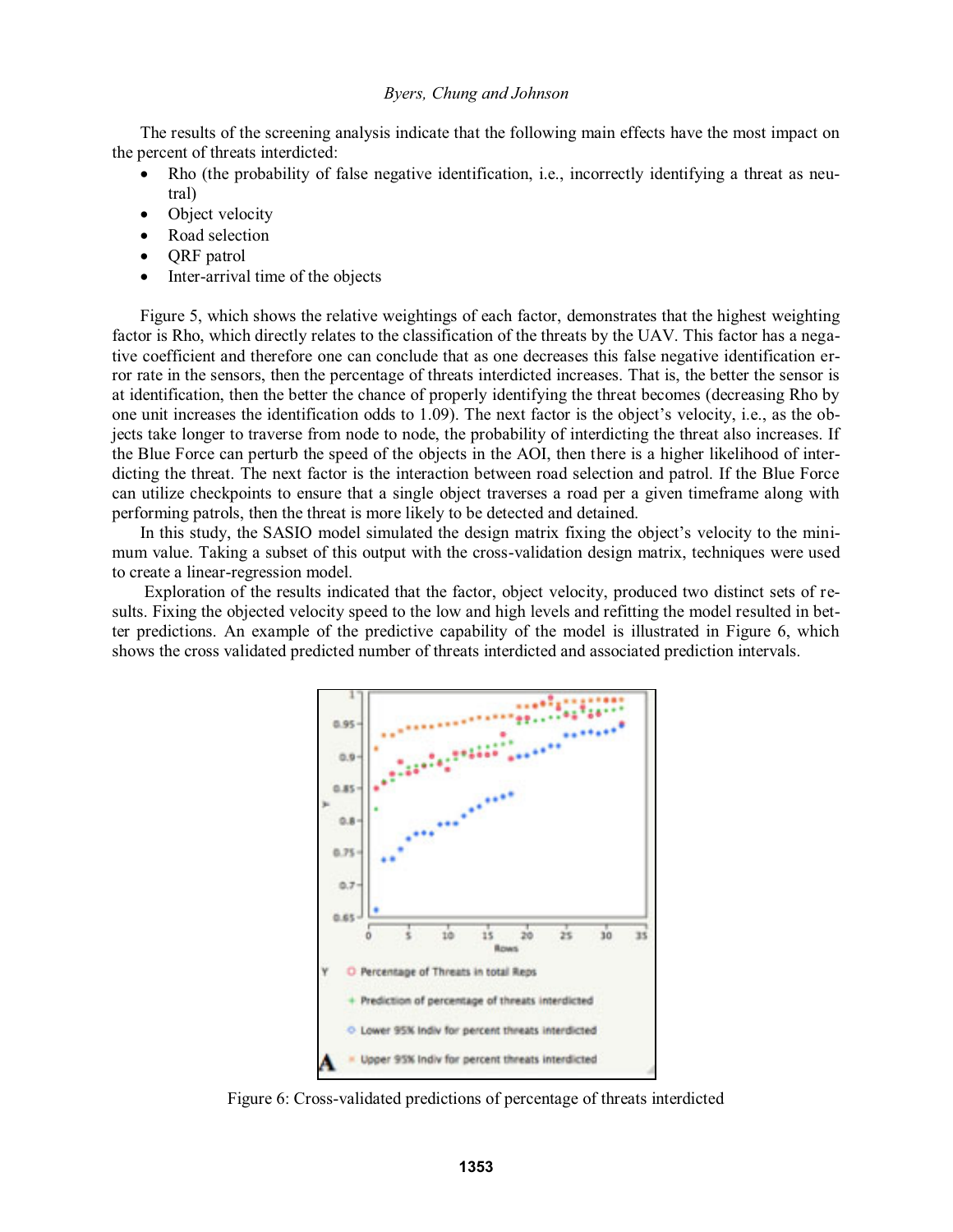### **5 CONCLUSIONS**

The tactical protection of a valuable installation provides an application with significant operational relevance in current military contexts. In particular, successful defeat of a vehicle-borne threat is of high importance given the devastating nature of such attacks. The presented work highlighted the development of a simulation model of the tactical environment, in which a single unmanned aerial asset is teamed with a ground-based interceptor to provide early detection and quick response to combat the possible threat. Various factors of interest, including the characteristics of neutral and hostile vehicle traffic as well as the capabilities of the surveillance and interdiction assets, and their interactions can influence Blue Force's performance in the installation protection mission. The road-based environment surrounding the installation was represented by a discrete graph, on which probabilistic models governed the likelihood and arrival of a threat while a stochastic process represented the uncertain motion of vehicles on the road network. Different employment strategies for the tactical UAV, i.e., varying patrol radii, and for the ground asset, e.g., whether or not to remain stationary at the base location, were also constructed and reflected in the simulation model.

 This paper further described the use of Design of Experiments and regression analysis to efficiently determine and explore the relevant factors for the installation protection mission. The probability of successfully engaging, i.e., detecting, identifying, and interdicting, the vehicle-borne threat provided the response variable of interest. Transformation of this response via the logit function facilitated the use of linear regression to analyze the resulting data. Screening by means of a resolution-III fractional factorial design was performed and a D-optimal design in the significant factors and highlighted a number of significant factors, the most relevant including the speed of neutral and hostile vehicles in the AOI and also the UAV's likelihood of false negative classification of the threat. The resulting surrogate model was shown to adequately predict the effects of variations in the factors. Further investigations revealed additional operational insights and potential recommendations for standing operating procedures, including the beneficial use of checkpoints in regulating traffic near the protected installation.

Future avenues for study include refinements to the simulation model to account for realistic considerations such as terrain, different vehicle types, and improved or optimized surveillance methods, as well as the use of historical data, e.g., traffic patterns, to calibrate the model parameters. Examination of future concepts such as the deployment of additional UAVs to support the installation protection mission would also be of interest. Ongoing studies of other scenarios relevant to current military operations, such as oil derrick or convoy force protection, may also benefit from extensions of this work.

### **REFERENCES**

- Benkowski, S.J., M.G. Monticino, and J.R. Weisinger. 1991. A survey of the search theory literature. *Naval Research Logistics* 38:469-494.
- Bordetsky, A., and Netzer, D. 2009. TNT testbed for self-organizing tactical networking and collaboration. In *Proceedings of the 14th International Command and Control Research and Technology Symposium*, Washington, D.C.
- Byers, K.L. 2010. *Situational Awareness for Surveillance and Interdiction Operations: Tactical Installa*tion Protection. Master's thesis, Naval Postgraduate School, Monterey, California.
- Chung, T.H. 2010. *SASIO: Decision Support and Simulation for Surveillance and Interdiction Operations*. In preparation, Operations Research Department, Naval Postgraduate School, Monterey, California.
- Montgomery, D.C. 2009. *The design and analysis of experiments*.  $7<sup>th</sup>$  ed. New York, NY: John Wiley and Sons.
- Myers, R.H., and D.C. Montgomery. 2002. *Response surface methodology: process and product optimi*zation using designed experiments. 2<sup>nd</sup> ed. New York, NY: John Wiley and Sons.
- Washburn, A.R. 2002. *Search theory and detection*. 4<sup>th</sup> Ed. Institute for Operations Research and the Management Sciences (INFORMS).